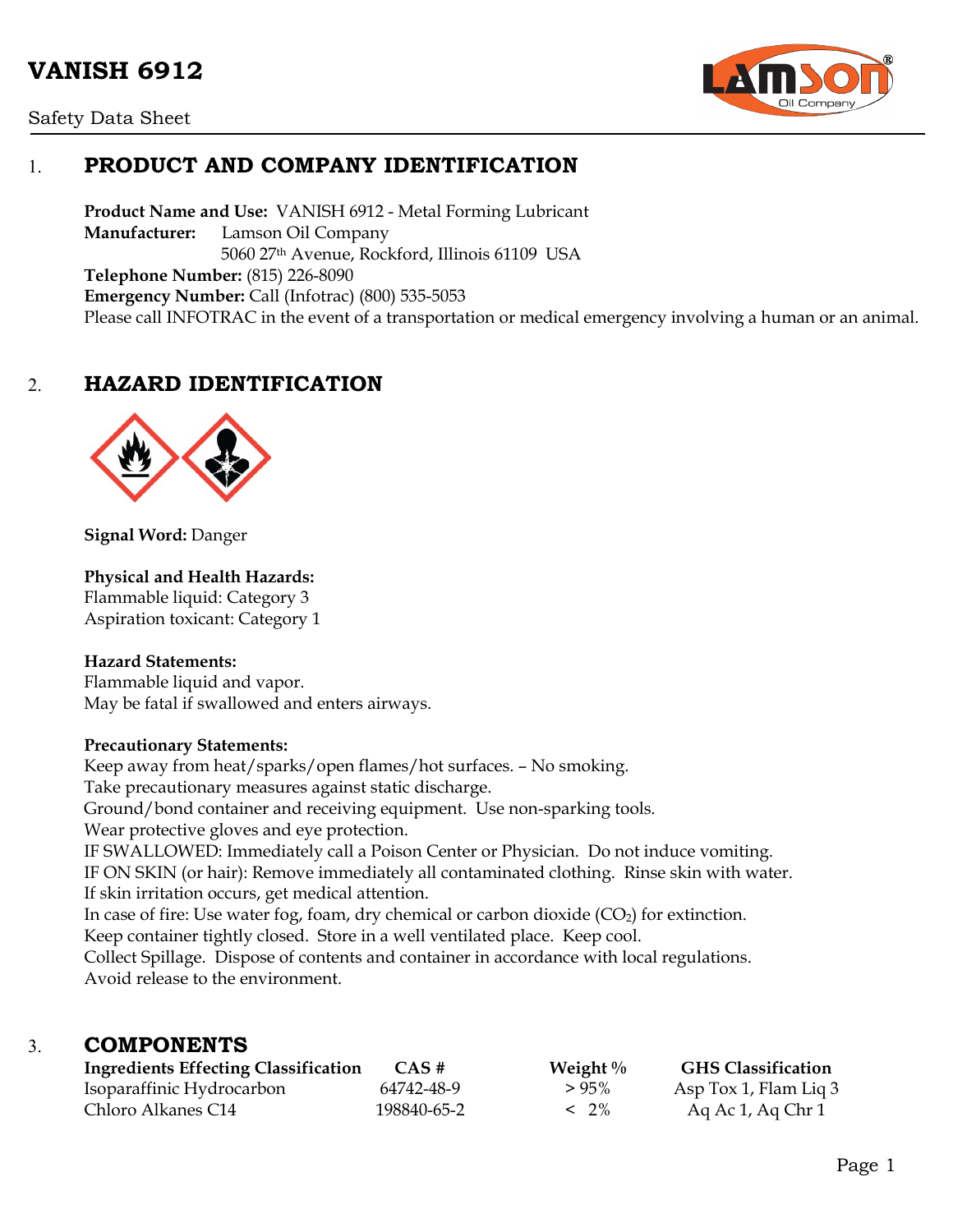Safety Data Sheet



**IF IN EYES:** Rinse cautiously with water for several minutes. Remove contact lenses if present and easy to do – continue rinsing. If eye irritation persists, get medical attention.

**IF ON SKIN** (or hair): Remove immediately all contaminated clothing. Rinse skin with water. If skin irritation occurs, get medical attention.

**IF SWALLOWED**: Immediately call a Poison Center or Physician. Do not induce vomiting.

**IF INHALED:** Remove to fresh air; apply artificial respiration if necessary. Get medical attention. Ingested material may be aspirated into the lungs and cause chemical pneumonia.

# 5. **FIRE-FIGHTING MEASURES**

### **General Hazard**

Flammable materials can form combustible mixtures at temperatures at or above the flash point. Empty containers can contain residues that can cause fires or explosions when exposed to heat, flames, or sparks.

### **Fire-Fighting**

Keep fire exposed containers cool with water spray. Separate unburning product from fire. Use carbon dioxide, foam, or dry chemical extinguishing media to put out fires.

**Unusual Decomposition Products Under Fire Conditions**

None

# 6. **ACCIDENTAL RELEASE MEASURES**

### **Personal Precautions**

Remove greatly contaminated clothing, including shoes and wash thoroughly after contact. Launder contaminated clothing before reuse.

### **Environmental Precautions**

Stop leak if without risk. Dike large spills to prevent ingress into sewers and waterways. Eliminate all sources of ignition. Ensure adequate ventilation. Clean spills with absorbent and store in marked containers for disposal. Dispose in accordance with all applicable regulations.

# 7. **HANDLING AND STORAGE**

### **Safe Handling and Storage**

Do not handle, store, or dispense near open flames or ignition sources.

Keep containers inside and out of direct sunlight. Avoid extreme temperatures.

Do not reuse containers.

This product is a static accumulator and so steps should be taken to prevent static accumulation and electric spark formation.

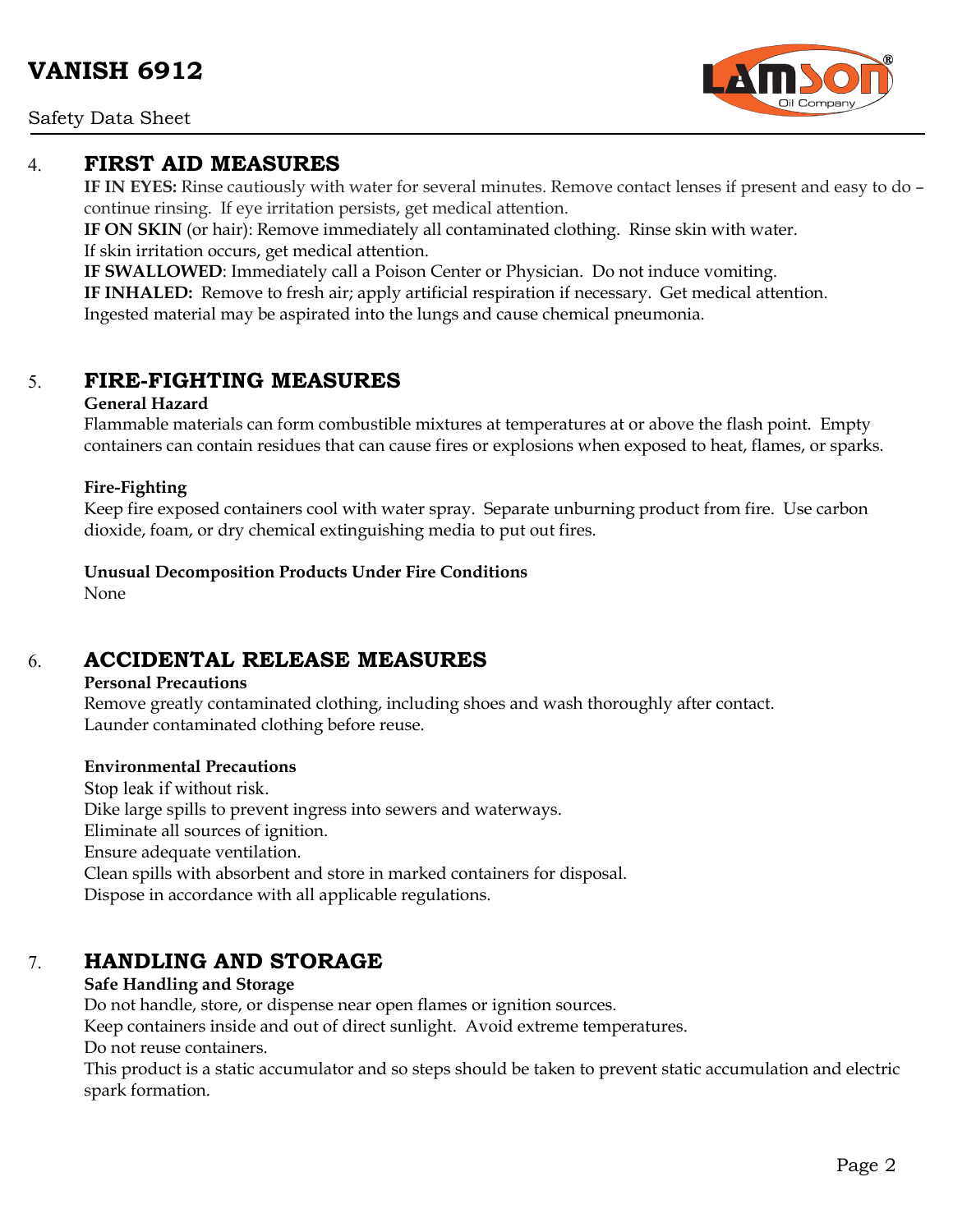

### **Incompatible Products**

Avoid strong oxidizing and reducing agents.

# 8. **EXPOSURE CONTROL AND PERSONAL PROTECTION**

#### **Ventilation**

Local exhaust is usually sufficient. General exhaust is preferred.

### **Personal Protection**

Use approved respirator when airborne exposure limits are exceeded. Use solvent resistant gloves to avoid prolonged contact. Wear goggles or safety glasses with splashguards.

#### **Work Place Exposure Guide Lines**

Isoparaffinic Hydrocarbon has been assigned by the manufacturer a TWA of 1200 mg/m3 (177 ppm).

### 9. **PHYSICAL AND CHEMICAL PROPERTIES**

| <b>Boiling Point:</b>                          | $>$ 350 °F                                |
|------------------------------------------------|-------------------------------------------|
| Specific Gravity (water =1):                   | 0.76                                      |
| Vapor pressure (mm Hg):                        | 0.5                                       |
| <b>Melting Point:</b>                          | Not Applicable                            |
| Vapor Density (Air =1):                        | > 5                                       |
| Evaporation Rate (butyl Acetate=1):            | 0.1                                       |
| Solubility in water:                           | Insoluble                                 |
| Reactivity in water:                           | NIL                                       |
| <b>Appearance and Odor:</b>                    | Clear, colorless liquid; very slight odor |
| Flash point:                                   | $129$ °F                                  |
| Flammable Limits (volume percent in air):      | LEL: 0.7 UEL: 5.0                         |
| <b>Autoignition Temperature: approximately</b> | $678$ °F                                  |

### 10. **STABILITY AND REACTIVITY**

**Stability:** [ ] Unstable [ X ] Stable **Conditions to avoid:** None **Incompatibility (Materials to avoid):** Strong oxidizing and reducing agents. **Hazardous Decomposition Products:** Combustion may produce HCl and oxides of carbon. **Hazardous Polymerization:** [ ] May Occur [ X ] Will Not Occur **Conditions to Avoid:** Not Applicable

### 11. **TOXICOLOGICAL INFORMATION**

This product has minimal toxicity when inhaled, ingested, or when skin or eye contact is made. This product is considered an aspiration hazard based on its physical/chemical properties. This product is not expected to cause cancer or to be a skin sensitizer. No data is available to indicate that any ingredient is mutagenic or genotoxic. This product is not expected to cause reproductive or developmental effects.